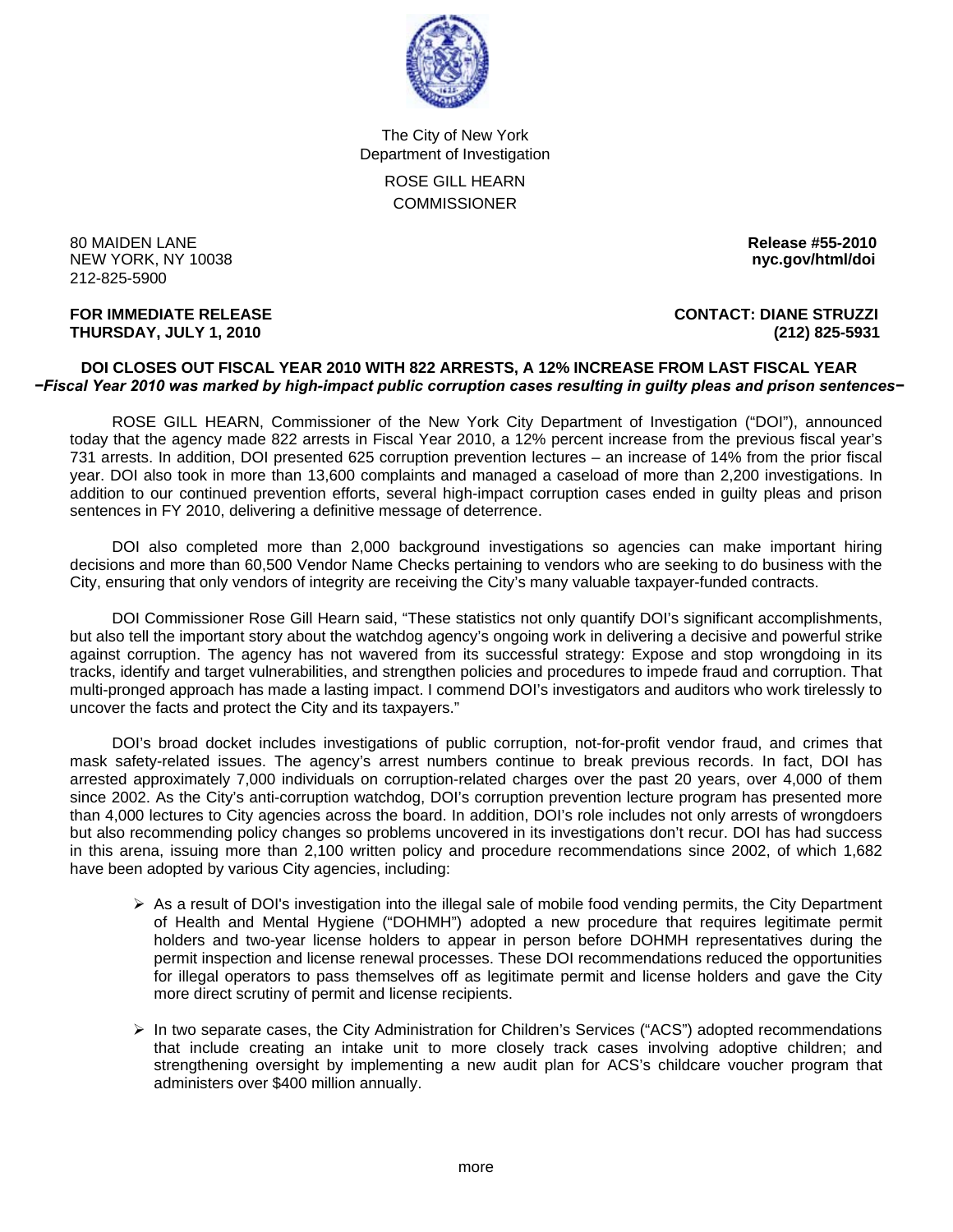- $\triangleright$  As a result of DOI's investigation into the death of an inmate at Rikers Island, DOC increased supervision and video surveillance in its adolescent housing and assigned an additional Correction Officer to monitor telephone usage and identify extortion attempts.
- $\triangleright$  DOI recommendations led to regular inspections and testing of alarm systems at juvenile facilities.

 Here are some notable DOI investigations and initiatives in FY 2010, many that led to significant sentences and outcomes:

### • **Fraud at Publicly-Funded Nonprofits and Misuse of Discretionary Funding**

DOI has focused attention on not-for-profit vendor fraud and the misuse of discretionary funding associated with these organizations, leading to successful and long-term results. The initiative began several years ago after several DOI investigations exposed fraud at nonprofits by insiders and public officials. DOI recognized the need for further scrutiny of publicly-funded nonprofits and created the Not-for-Profit Vendor Fraud Unit in 2007, a specialized group of forensic auditors and investigators who follow the money trail. To date, the Unit's work has resulted in more than 30 arrests and convictions. Noteworthy results include:

- $\triangleright$  Former State Senator Efrain Gonzalez, Jr., was sentenced in May 2010 to seven years in prison for fraudulently using two nonprofit organizations to pay personal expenses, including membership fees for a vacation club, rent payments for a luxury apartment in the Dominican Republic, and costs related to Gonzalez's private cigar manufacturing and distribution company. This case was one of the investigations that prompted DOI's formation of its Not-for-Profit Vendor Fraud Unit.
- $\triangleright$  City Councilman Larry Seabrook was arrested in February 2010 on public corruption crimes, including manipulating more than \$1 million of discretionary funds through a host of fraudulent schemes involving nonprofits he controlled. His case is pending in U.S. District Court in Manhattan.
- $\triangleright$  Former City Councilman Miguel Martinez pleaded guilty to felony corruption charges in connection with swindling City taxpayers of approximately \$106,000, including money diverted from City Council-funded nonprofits. In December 2009, Martinez was sentenced to five years in prison and ordered to pay \$106,000.
- ¾ Asquith Reid, a Chief of Staff to former City Councilman Kendall Stewart, and a second Stewart staffer, Joycinth Anderson, pleaded guilty to embezzling \$145,000 in discretionary funds allotted to a nonprofit closely associated with Reid. Reid was sentenced in March 2010 to three years of probation, nine months of which must be served at a halfway house, and Anderson was sentenced in October 2009 to four months of home confinement and two years of probation.
- $\triangleright$  DOI's work in exposing fraud involving publicly-funded nonprofits became the catalyst for crucial change concerning the discretionary funding process. DOI met with City Council Speaker Christine Quinn to share our observations and recommendations on how to improve the discretionary funding process and make it a less vulnerable process, resulting in reforms announced by Speaker Quinn in April 2010.
- $\triangleright$  Two executives at a Bronx nonprofit Richard Izquierdo Arroyo and Margarita Villegas have each been sentenced to federal prison terms after pleading guilty to embezzling public funds from the nonprofit organization they ran. In June 2010, Arroyo was sentenced to one year and a day in prison and ordered to pay \$115,000 in restitution, and Villegas was sentenced to 10 months in prison and ordered to pay \$54,414 in restitution.
- $\triangleright$  This year, DOI participated in a new initiative with the City Council and the Mayor's Office of Contracts to educate nonprofit administrators throughout the City about how to strengthen internal controls and detect fraud. Since the ongoing series of lectures began in March 2010, more than 600 participants have already been reached.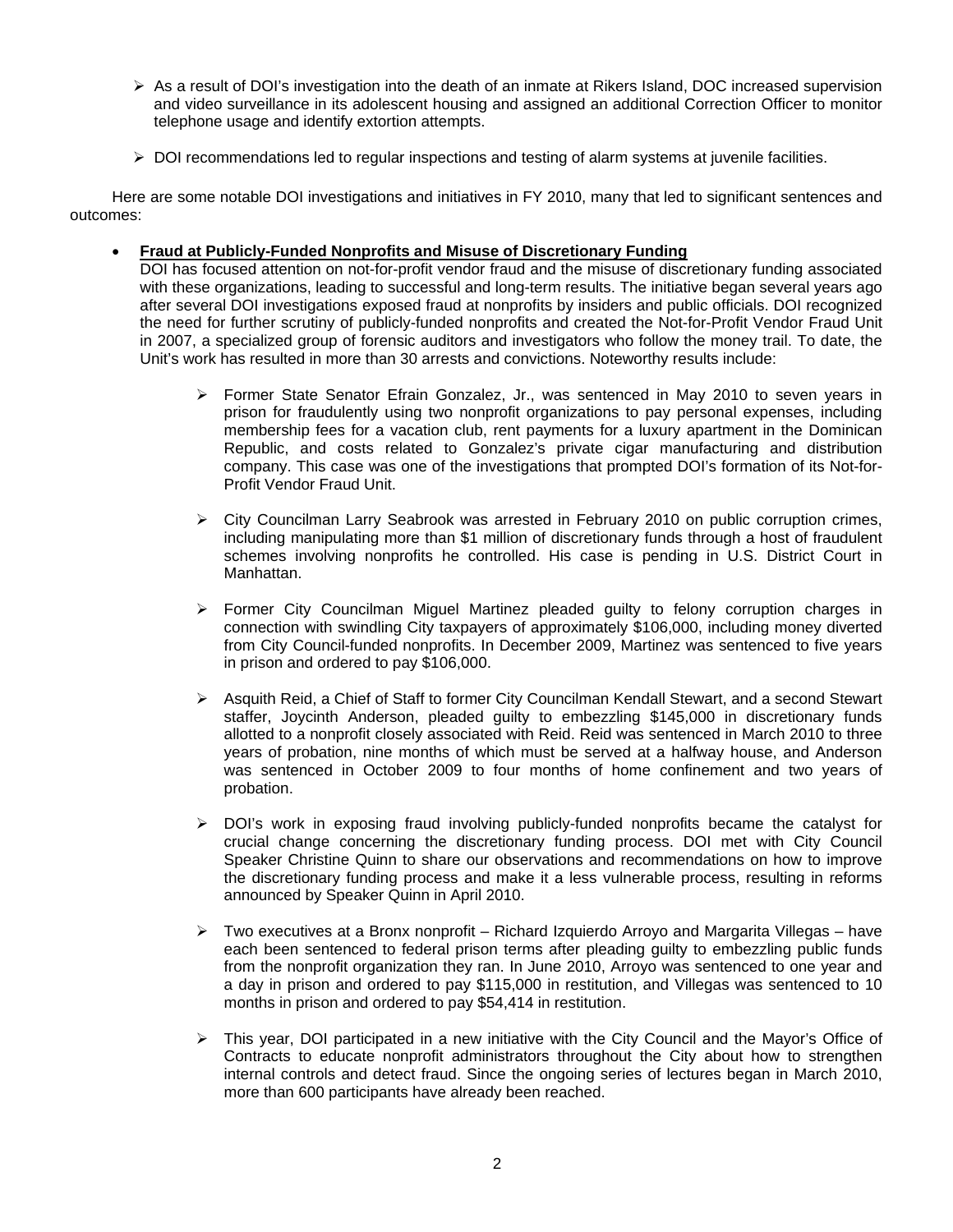# • **91st Street Crane Indictment**

In March 2010, a meticulous investigation culminated in the indictment of a crane company owner and mechanic and two crane-related companies on criminally negligent homicide, manslaughter and other related charges in connection with the May 2008 crane collapse that killed two people and injured a third. DOI's expertise in construction-related crimes, and its experience in the 51<sup>st</sup> Street crane investigation, helped to quickly focus the investigation on the crane's broken turntable and its troubled history, including its removal from a midtown job site a year earlier due to a crack.

# • **Guilty Plea and Prison Sentence of Former DOB Assistant Chief Crane Inspector**

In June 2010, former DOB supervisor James Delayo was sentenced to between two and six years in prison for selling the DOB crane exam for class C licenses, passing applicants who did not even take the class C crane practical test, and falsifying crane inspection reports in exchange for more than \$10,000 in bribes. At sentencing, Delayo rightly acknowledged the harmful impact of his crimes. Co-defendants in the case are due to be sentenced next month.

# • **City Marshals Fined for Wrongdoing**

Two City Marshals faced significant fines totaling approximately \$100,000 for misconduct in connection with failing to follow rules governing the proper towing of cars with unpaid fines.

# • **Convictions of Former City Correction Officers in a Variety of Criminal Cases**

- $\triangleright$  Lloyd Nicholson was convicted in June 2010 after trial of assaulting two adolescent inmates. DOI investigators conducted numerous interviews of victims and Department of Correction personnel to gather the facts regarding the beating incidents. Nicholson's conviction was a powerful statement of deterrence underscoring that abuse by correction officers will not be tolerated.
- $\triangleright$  Allen Blake, a former member of the executive board of the Correction Officers' Benevolent Association, was convicted in June 2010 of filing a false life insurance claim in an attempt to collect \$10,000 he was not entitled to receive.

# • **Testwell Sentencings**

In a case that rocked the concrete testing industry and the construction industry, Testwell and its principals were convicted on charges stemming from their widespread falsification of concrete test results. The case exposed the enduring and widespread effect that filing false construction-related reports can have on public safety and confidence. Testwell was ordered to pay more than \$1.7 million in restitution. The individuals were sentenced in April and May 2010.

# • **Guilty Plea Involving False Filings of Lead and Asbestos Reports**

In another case involving corruption in an industry that should protect public safety, Saverio Todaro pleaded guilty in March 2010 to falsifying hundreds of lead and asbestos inspection reports filed with the City. DOI investigators deftly tracked down Todaro's false reports filed with several agencies. The investigation is a testament to the benefits of cooperation among our federal and City partners, and the importance of having DOI as the City's anti-corruption agency since this investigation began with the City Health Department's notifying DOI about suspicions they had regarding Todaro's reports. The defendant's sentencing is scheduled for August 2010 in U.S. District Court in Manhattan.

# • **Protecting City Clients' Personal Identification Information**

Two former City employees with DOHMH and the City Human Resources Administration ("HRA") and two other individuals pleaded guilty in the illegal trafficking of personal information from City clients. Two of the four individuals have been sentenced to prison terms, and the two former City employees are scheduled to be sentenced later this year. DOI's investigations found that the defendants exploited vulnerabilities in the City Health Department's Bureau of Vital Records and HRA to illegally steal clients' identification information that was later sold to fraudulently obtain identification documents. DOI worked with the City agencies to strengthen their security of personal information.